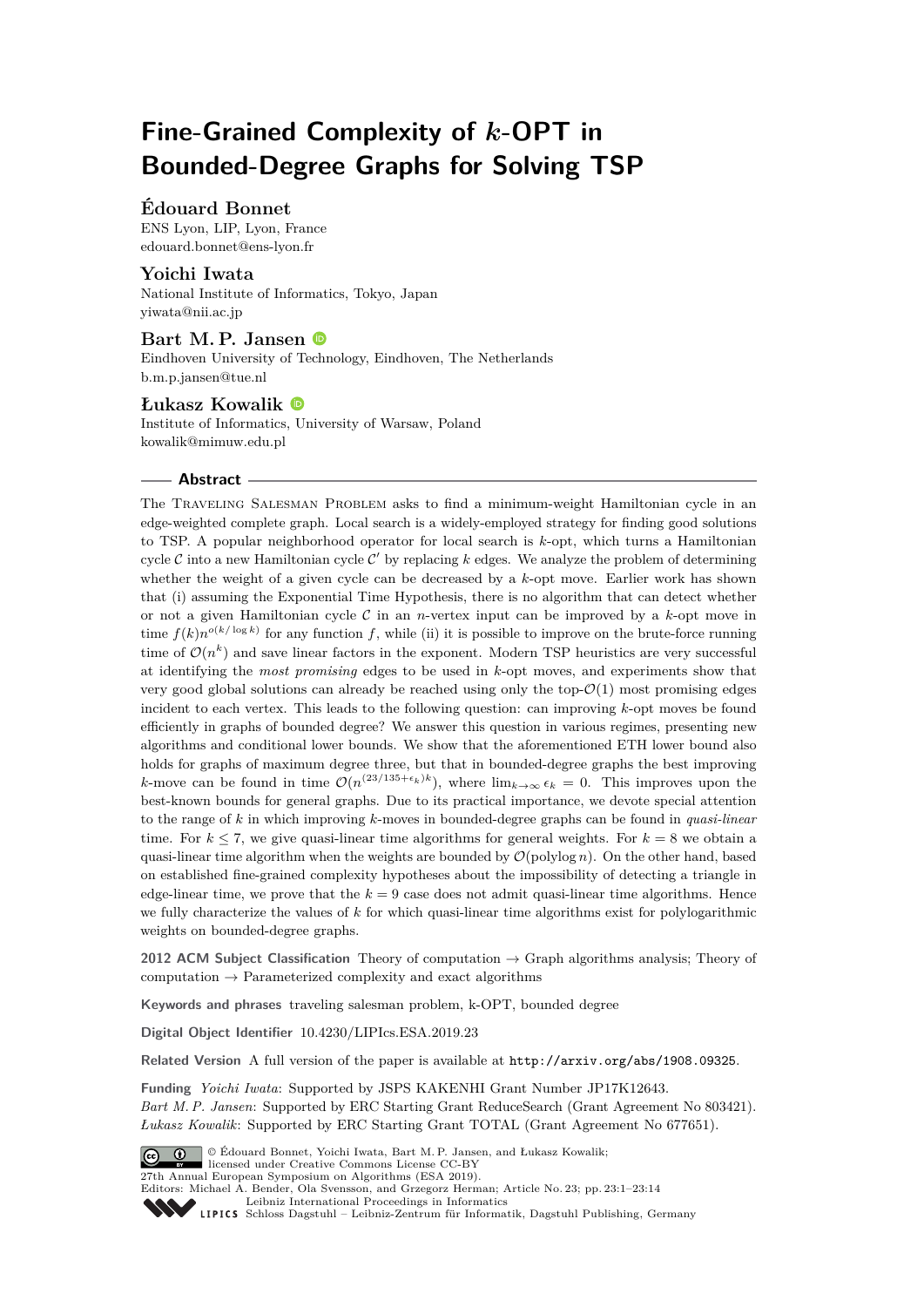## **23:2 Fine-Grained Complexity of** *k***-OPT in Bounded-Degree Graphs for Solving TSP**

**Acknowledgements** This research was initiated at the Shonan Meeting *Parameterized Graph Algorithms & Data Reduction: Theory Meets Practice* held during March 4–8, 2019 in Shonan Village Center, Japan. Yoichi Iwata thanks the Kaggle Traveling Santa 2018 Competition for motivating him to study practical TSP heuristics. He also thanks Shogo Murai for valuable discussion about the possibility of faster *k*-OPT algorithms.

# **1 Introduction**

## **1.1 Motivation**

The Traveling Salesman Problem (TSP) hardly needs an introduction; it is one of the most important problems in combinatorial optimization, which asks to find a Hamiltonian cycle of minimum weight in an edge-weighted complete graph. Local search is widely used in practical TSP solvers [\[10,](#page-13-1) [11\]](#page-13-2). The most commonly used neighborhood is a *k-move* (or *k*-opt move). A *k*-move on a Hamiltonian cycle C is a pair (*E*−*, E*<sup>+</sup>) of edge sets such that *E*<sup>−</sup> ⊂ *E*(C),  $|E^{-}| = |E^{+}| = k$  and  $(C \setminus E^{-}) \cup E^{+}$  is also a Hamiltonian cycle. Marx [\[13\]](#page-13-3) showed that finding an improving *k*-move (i.e., a *k*-move that results in a lighter Hamiltonian cycle) is W[1]-hard parameterized by  $k$ , and this result was refined by Guo et al. [\[6\]](#page-13-4) to obtain an  $f(k)n^{\Omega(k/\log k)}$  lower bound under the Exponential Time Hypothesis (ETH). For small values of k, the current fastest running time is  $\mathcal{O}(n^k)$  for  $k = 2,3$  (by exhaustive search),  $\mathcal{O}(n^3)$  for  $k = 4$  [\[4\]](#page-13-5), and  $\mathcal{O}(n^{3.4})$  for  $k = 5$  [\[3\]](#page-13-6). Moreover, de Berg et al. [4] and Cygan et al. [\[3\]](#page-13-6) showed that improving the running time to  $\mathcal{O}(n^{3-\epsilon})$  for  $k=3$  or  $k=4$  implies a breakthrough result of an  $\mathcal{O}(n^{3-\delta})$ -time algorithm for ALL-PAIRS SHORTEST PATHS.

From the hardness shown by the theoretical studies, it seems that local search can be applied only to small graphs. Nevertheless, state-of-the-art local search TSP solvers can deal with large graphs with tens of thousands of vertices. This is mainly due to the following two heuristics.

- **1.** They sparsify the input graph by picking the top-*d* important incident edges for each vertex according to an appropriate importance measure. For example, Lin-Kernighan [\[12\]](#page-13-7) picks the top-5 nearest neighbors, and its extension LKH [\[8\]](#page-13-8) picks the top-5  $\alpha$ -nearest neighbors, where the *α*-distance of an edge is the increase of the Held-Karp lower bound [\[7\]](#page-13-9) by including the edge. The empirical evaluation by Helsgaun [\[8\]](#page-13-8) showed that the sparsification by the  $\alpha$ -nearest neighbors can preserve almost optimal solutions.
- **2.** They mainly focus on *sequential k*-moves. In general, *E*<sup>−</sup> ∪ *E*<sup>+</sup> is a set of edge-disjoint closed walks, each of which alternately uses edges in *E*<sup>−</sup> and *E*<sup>+</sup>. If it consists of a single closed walk, the move is called sequential. Graphs of maximum degree *d* with *n* vertices have at most  $n(2(d-2))^{k-1}$  sequential *k*-moves (*n* choices for the starting point, 2 choices for the next edge in  $E^-$ , and at most  $d-2$  choices for the next edge in  $E^+$ ), which is linear in *n* when considering *d* and *k* as constants. On the other hand, linear-time computation of non-sequential *k*-moves appears non-trivial. Lin-Kernighan does not search for non-sequential moves at all, and after it finds a local optimum, it applies special non-sequential 4-moves called *double bridges* to get out of the local optimum. LKH-2 [\[9\]](#page-13-10) improves Lin-Kernighan by heuristically searching for non-sequential moves during the local search.

This state of affairs raises the following questions: what is the complexity of finding improving *k*-moves in bounded-degree graphs? How does the complexity scale with *k*, and can it be done efficiently for small values of *k*? Since improving *sequential moves* can be found in linear time for fixed *k* and *d*, to answer these questions we have to investigate non-sequential *k*-moves in bounded-degree graphs.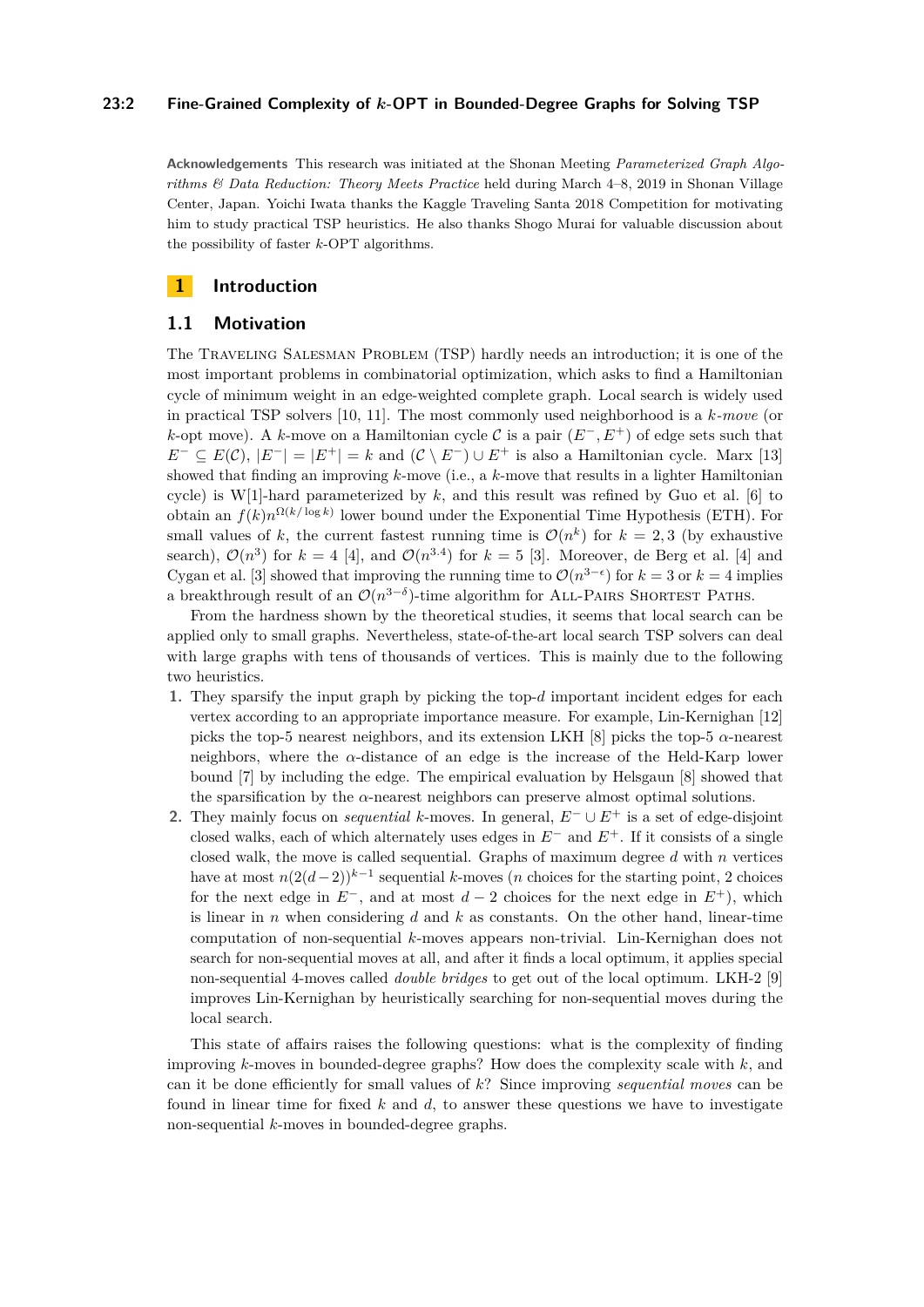# **1.2 Our contributions**

We classify the complexity of finding improving *k*-moves in bounded-degree graphs in various regimes. We present improved algorithms that exploit the degree restrictions using the structure of *k*-moves, treewidth bounds, color-coding, and suitable data structures. We also give new lower bounds based on the Exponential Time Hypothesis (ETH) and hypotheses from fine-grained complexity concerning the complexity of detecting triangles. To state our results in more detail, we first introduce the two problem variants we consider; a weak variant to which our lower bounds already apply, and a harder variant which can be solved by our algorithms.

| $k$ -OPT DETECTION                                                                                    | Parameter: $k$ . |
|-------------------------------------------------------------------------------------------------------|------------------|
| <b>Input:</b> An undirected graph G, a weight function $w: E(G) \to \mathbb{Z}$ , an integer k, and a |                  |
| Hamiltonian cycle $\mathcal{C} \subseteq E(G)$ .                                                      |                  |
| <b>Question:</b> Can $\mathcal C$ be changed into a Hamiltonian cycle of strictly smaller weight by a |                  |
| $k$ -move?                                                                                            |                  |

The related optimization problem *k*-OPT OPTIMIZATION is to compute, given a Hamiltonian cycle in the graph, a *k*-move that gives the largest cost improvement, or report that no improving *k*-move exists. With this terminology, we describe our results.

We show that *k*-OPT DETECTION is unlikely to be fixed-parameter tractable on boundeddegree graphs: we give a new constant-degree lower-bound construction to show that there is no function *f* for which *k*-OPT DETECTION on subcubic graphs with weights  $\{1, 2\}$  can be solved in time  $f(k) \cdot n^{o(k/\log k)}$ , unless ETH fails. Hence the running time lower bound for general graphs by Guo et al. [\[6\]](#page-13-4) continues to hold in this very restricted setting. While the degree restriction does not make the problem fixed-parameter tractable, it is possible to obtain faster algorithms. By adapting the approach of Cygan et al. [\[3\]](#page-13-6), exploiting the fact that the number of sequential moves is linear in *n* in bounded-degree graphs, and proving a new upper bound on the pathwidth of an *k*-edge even graph, we show that *k*optimization in *n*-vertex graphs of maximum degree  $\mathcal{O}(1)$  can be solved in time  $\mathcal{O}(n^{(23/135+\epsilon_k)k}) = \mathcal{O}(n^{(0.1704+\epsilon_k)k})$ , where  $\lim_{k\to\infty} \epsilon_k = 0$ . This improves on the behavior for general graphs, where the current-best running time [\[3\]](#page-13-6) is  $\mathcal{O}(n^{(1/4+\epsilon_k)k})$ .

Since quasi-linear running times are most useful for dealing with large inputs, we perform a fine-grained analysis of the range of *k* for which improving *k*-moves can be found in time  $\mathcal{O}(n \text{ polylog } n)$  on *n*-vertex graphs. Observe that in the bounded-degree setting, the number of edges *m* is  $\mathcal{O}(n)$ . We prove lower bounds using the hypothesis that detecting a triangle in an unweighted graph cannot be done in nearly-linear time in the number of edges *m*, which was formulated in several ways by Abboud and Vassilevska Williams [\[1,](#page-13-11) Conjectures 2–3. By an efficient reduction from TRIANGLE DETECTION, we show that an algorithm with running time  $\mathcal{O}(n \text{ polylog } n)$  for 9-OPT DETECTION in subcubic graphs with weights  $\{1, 2\}$  implies that a triangle in an *m*-edge graph can be found in time  $\mathcal{O}(m)$  polylog *m*), contradicting popular conjectures. We complement these lower bounds by quasi-linear algorithms for all  $k \leq 8$  to obtain a complete dichotomy for the case of integer weights bounded by  $\mathcal{O}(\text{polylog } n)$ . When the weights are not bounded, we obtain quasi-linear time algorithms for all  $k \leq 7$ , leaving open only the case  $k = 8$ .

## **1.3 Organization**

Preliminaries are presented in Section [2.](#page-3-0) In Section [3](#page-4-0) we give faster XP algorithms for varying *k*. By refining these ideas, we give quasi-linear-time algorithms for  $k \leq 8$  in Section [4.](#page-6-0) Section [5](#page-8-0) gives the reduction from TRIANGLE DETECTION to establish a superlinear lower bound on subcubic graphs for  $k = 9$ . In Section [6](#page-12-0) we describe the lower bound for varying k.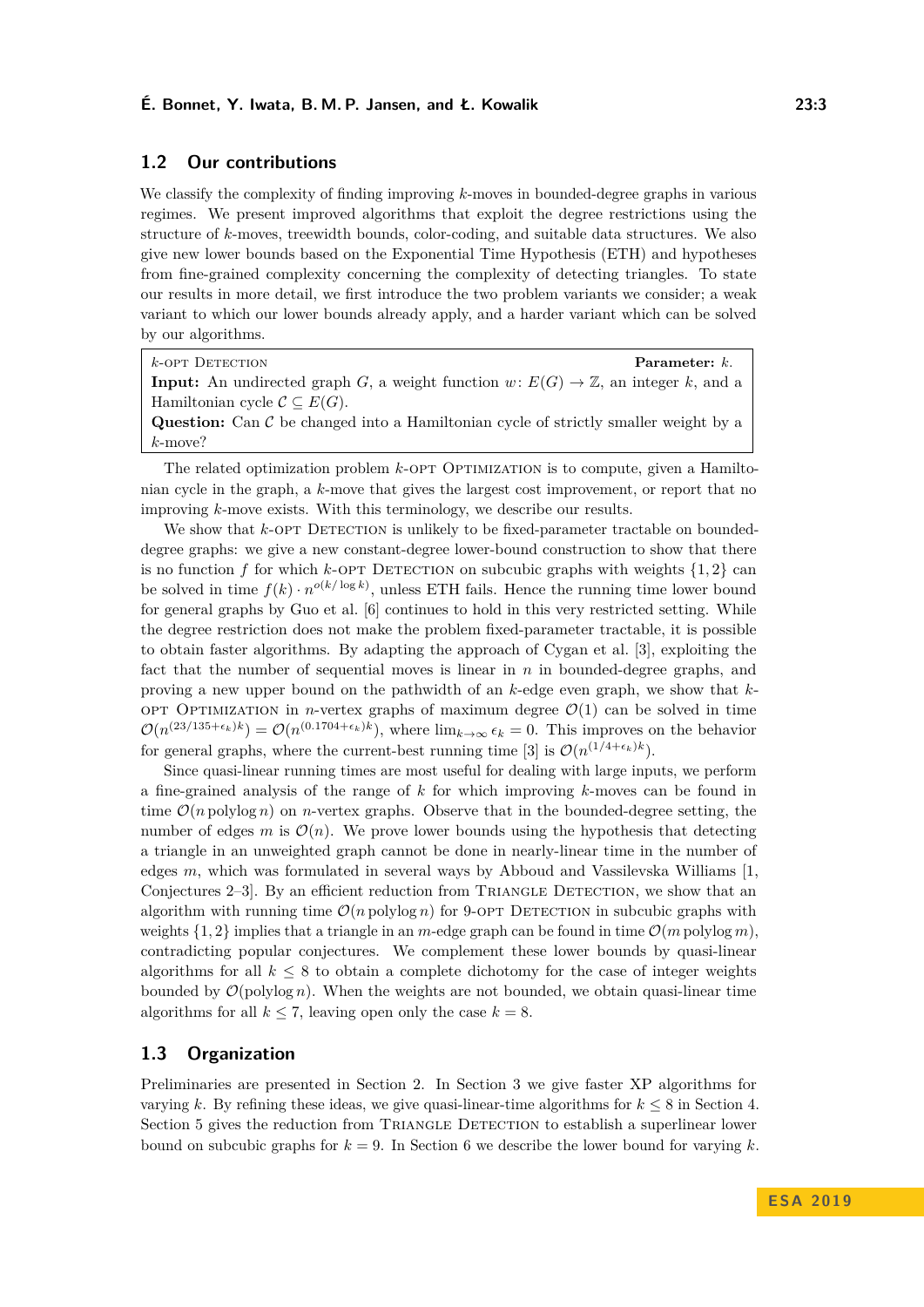#### **23:4 Fine-Grained Complexity of** *k***-OPT in Bounded-Degree Graphs for Solving TSP**

# <span id="page-3-0"></span>**2 Preliminaries**

Given a graph *G* edge-weighted by  $w: E(G) \to \mathbb{Z}$ , and a subset  $F \subseteq E(G)$  of its edges,  $w(F) := \sum_{e \in F} w(e)$ . A *k-move* on a Hamiltonian cycle C is pair  $(E^-, E^+)$  of edge sets such that  $|E^{-}| = |E^{+}| = k$  and  $(\mathcal{C} \setminus E^{-}) \cup E^{+}$  is also a Hamiltonian cycle. A *k*-move is called *improving* if  $w((\mathcal{C} \setminus E^-) \cup E^+) < w(\mathcal{C})$ , or equivalently and more simply  $w(E^+) < w(E^-)$ . A necessary condition for a pair (*E*−*, E*<sup>+</sup>) to be a *k*-move is that the multiset of endpoints of *E*<sup>−</sup> is equal to the multiset of endpoints of *E*<sup>+</sup>. An exchange (*E*−*, E*<sup>+</sup>) that satisfies this condition is called a *k*-swap. We say that a *k*-swap *results* in the graph  $(C \setminus E^-) \cup E^+$ . Note that a *k*-swap always results in a spanning disjoint union of cycles. A *k*-swap resulting in a graph with a single connected component is therefore a *k*-move. An *infeasible k*-swap is a *k*-swap which is not a *k*-move.

We say that a *k*-swap  $(E^-, E^+)$  *induces* the graph  $E^- \cup E^+$ . As a slight abuse of notation, a *k*-swap will sometimes directly refer to this graph. A *k*-swap (*E*−*, E*<sup>+</sup>) such that all edges  $E^- \cup E^+$  are visited by a single closed walk alternating between  $E^-$  and  $E^+$ is called *sequential*. In particular, in a simple graph, every 2-swap is sequential. One can notice that an infeasible (sequential) 2-swap results in a disjoint union of exactly two cycles. A *k*-move can always be decomposed into sequential  $k_i$ -swaps (with  $\sum k_i = k$ ) but some *k*-moves cannot be decomposed into sequential  $k_i$ -moves. The quantity  $w(E^-) - w(E^+)$  is called the *gain* of the swap (*E*<sup>−</sup>*, E*<sup>+</sup>). We distinguish *neutral* swaps, with gain 0, *improving* swaps, with strictly positive gain, and *worsening* swaps, with strictly negative gain.

For an integer *n*, we denote  $[n] = \{1, \ldots, n\}$ . A *k*-embedding (or shortly: *embedding*) is an increasing function  $f : [k] \to [n]$ . A *connection*  $k$ *-pattern* (or shortly: *connection pattern*) is a perfect matching in the complete graph on the vertex set  $[2k]$ . A pair  $(f, M)$  where f is a *k*-embedding and *M* is a connection *k*-pattern, is an alternative description of a *k*-swap. Indeed, let  $e_1, \ldots, e_n$  be subsequent edges of C. Then,  $E^- = \{e_{f(i)} : i \in [k]\}$ . Vertices of the connection pattern correspond to endpoints of  $E^-$ , i.e., vertices  $2i - 1$ ,  $2i \in [2k]$  correspond to the left and right (in the clockwise order) endpoint of  $e_{f(i)}$ , respectively. Thus, edges of the connection pattern correspond to a set  $E^+$  of  $|M|$  edges in *G*. We say that a *k*-swap  $(E^-, E^+)$  *fits into M* if there is an embedding *f* such that  $(f, M)$  describes  $(E^-, E^+)$ . Note that every pair of an embedding and a connection pattern (*f, M*) describes exactly one swap  $(E^-, E^+)$ . Conversely, for a swap  $(E^-, E^+)$  the corresponding embedding f is also unique (and determined by *E*<sup>−</sup>). However, in case *E*<sup>−</sup> contains incident edges, the swap fits into more than one matching *M* (see Fig. [1\)](#page-4-1). See [\[3\]](#page-13-6) for a more formal description of the equivalence.

The notion of a connection pattern can be extended to represent  $k'$ -swaps, for  $k' < k$ , as follows. Note that a matching *N* in the complete graph on the vertex set [2*k*] corresponds to an |*N*|-swap if and only if there is a set  $\iota(N) \subseteq [k]$  such that  $V(N) = \{2i - 1, 2i : i \in \iota(N)\}.$ For a set  $X \subseteq [k]$ , by  $M[X]$  we denote the swap  $N$  such that  $\iota(N) = X$ . We say that a connection pattern *M decomposes* into swaps  $N_1, \ldots, N_t$  when  $M = \biguplus_{i=1}^t N_i$  and each  $N_i$  is a connection pattern of a swap. The notion of fitting extends to  $k'$ -swaps in the natural way.

Consider a connection pattern *N* of a swap, for  $V(N) \subseteq [2k]$ . We call *N sequential* if *N* ∪ { ${2i-1, 2i}$ :  $i \in \iota(N)$ } forms a simple cycle. In particular, every connection pattern can be decomposed into sequential connection patterns of (possibly shorter) swaps. The correspondence between sequential swaps and sequential connection patterns is somewhat delicate, so let us explain it in detail.

Let *N* be a sequential connection pattern,  $V(N) \subseteq [2k]$ . Recall that for every embedding *f* there is exactly one |*N*|-swap (*E*<sup>−</sup>*, E*<sup>+</sup>) that fits into *N*. Clearly, this swap is sequential, since every edge in  $\{\{2i - 1, 2i\} : i \in \iota(N)\}\)$  corresponds to an edge of  $E^-$  and every edge in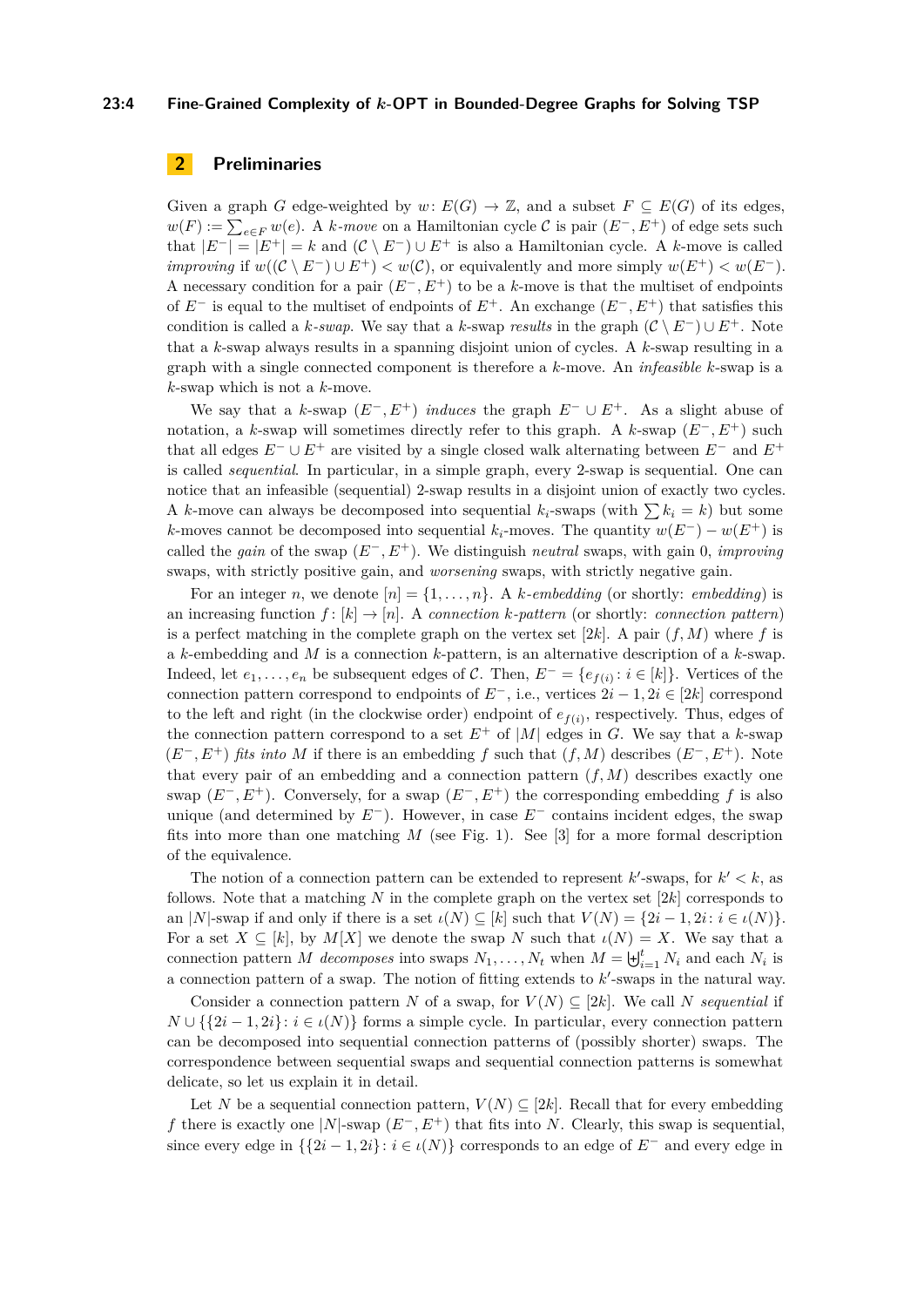#### **É. Bonnet, Y. Iwata, B. M. P. Jansen, and Ł. Kowalik 23:5**

<span id="page-4-1"></span>

**Figure 1** A sequential swap (left) which fits two connection patterns (center, right). The pattern in the center is not sequential, while the pattern on the right is sequential. On the left the solid red edges are in *E* <sup>−</sup>, the dashed green edges are in *E* <sup>+</sup>, and the thin black edges are the remaining edges of the Hamiltonian cycle  $C$ . In the central and right pictures, the dashed green edges form some connection patterns.

*N* corresponds to an edge in  $E^+$ . Thus the resulting set of edges  $E^- \cup E^+$  forms a single closed walk. In particular, if the image of *f* contains two neighboring indices  $i, i + 1 \in [n]$ , the closed walk is not a simple cycle.

Conversely, it is possible that a sequential swap fits into a connection pattern which is not sequential, see Fig. [1](#page-4-1) for an example. However, every sequential  $\ell$ -swap ( $E^-$ ,  $E^+$ ) fits at least one sequential connection pattern. This sequential connection pattern is determined by the closed walk which certifies the sequentiality of the swap. Indeed, let  $E^- = \{e_{i_1}, \ldots, e_{i_\ell}\},$ where  $i_1, \ldots, i_\ell$  is an increasing sequence. Let  $v_0, \ldots, v_{2\ell-1}$  be the closed walk alternating between  $E^-$  and  $E^+$ , in particular assume that  $E^- = \{v_i v_{i+1} : i \text{ is even}\}.$  Consider any *i* = 0,...,  $\ell$  − 1 and the corresponding edge  $e_{i_j} = v_{2i}v_{2i+1}$  in  $E^-$ , for some  $j \in [\ell]$ . If  $v_{2i}$ is the left endpoint of  $e_{i_j}$ , we put  $w_{2i} = 2j - 1$  and  $w_{2i+1} = 2j$ , otherwise  $w_{2i} = 2j$  and  $w_{2i+1} = 2j - 1$ . Then  $w_0, \ldots, w_{2\ell-1}$  is a simple cycle and  $N = \{w_i w_{i+1} : i \text{ is odd}\}\$ is a sequential connection pattern. By construction,  $(E^-, E^+)$  fits *N*, as required. Keeping in mind the nuances in the notions of sequential swaps and corresponding sequential connection patterns, for simplicity, we will often just say "a sequential swap *M*" for a matching *M*, instead of the more formal "a sequential connection pattern *M* of a swap".

Fix a connection pattern *M* and let  $f: S \to [n]$  be a partial embedding, for some  $S \subseteq [k]$ . For every  $j \in S$ , let  $v_{2j-1}$  and  $v_{2j}$  be the left and right endpoint of  $e_{f(j)}$ , respectively. We define

$$
E_f^- = \{e_{f(i)} \mid i \in S\},
$$
  
\n
$$
E_f^+ = \{\{v_{i'}, v_{j'}\} \mid i, j \in S, i' \in \{2i - 1, 2i\}, j' \in \{2j - 1, 2j\}, \{i', j'\} \in M\}.
$$
  
\nThen, 
$$
\text{gain}_M(f) = w(E_f^-) - w(E_f^+).
$$

# <span id="page-4-0"></span>**3 Fast XP algorithms**

<span id="page-4-2"></span>For all fixed integers *k* and *d*, the number of sequential *k*-swaps in a graph of maximum degree *d* is  $\mathcal{O}(n)$ , and we can enumerate all of them in the same running time. Therefore, we can find the best improving *k*-move that can be decomposed into at most *c* sequential *k*-swaps in  $\mathcal{O}(n^c)$  time. Because *c* is at most  $\lfloor \frac{k}{2} \rfloor$ , we obtain an  $\mathcal{O}(n^{\lfloor \frac{k}{2} \rfloor})$ -time algorithm for *k*-OPT Optimization. In what follows, we will improve this naive algorithm. Below we present a relatively simple algorithm which exploits the range tree data structure [\[15\]](#page-13-12) and achieves running time roughly the same as the more sophisticated algorithm of Cygan et al. [\[3\]](#page-13-6) for general graphs.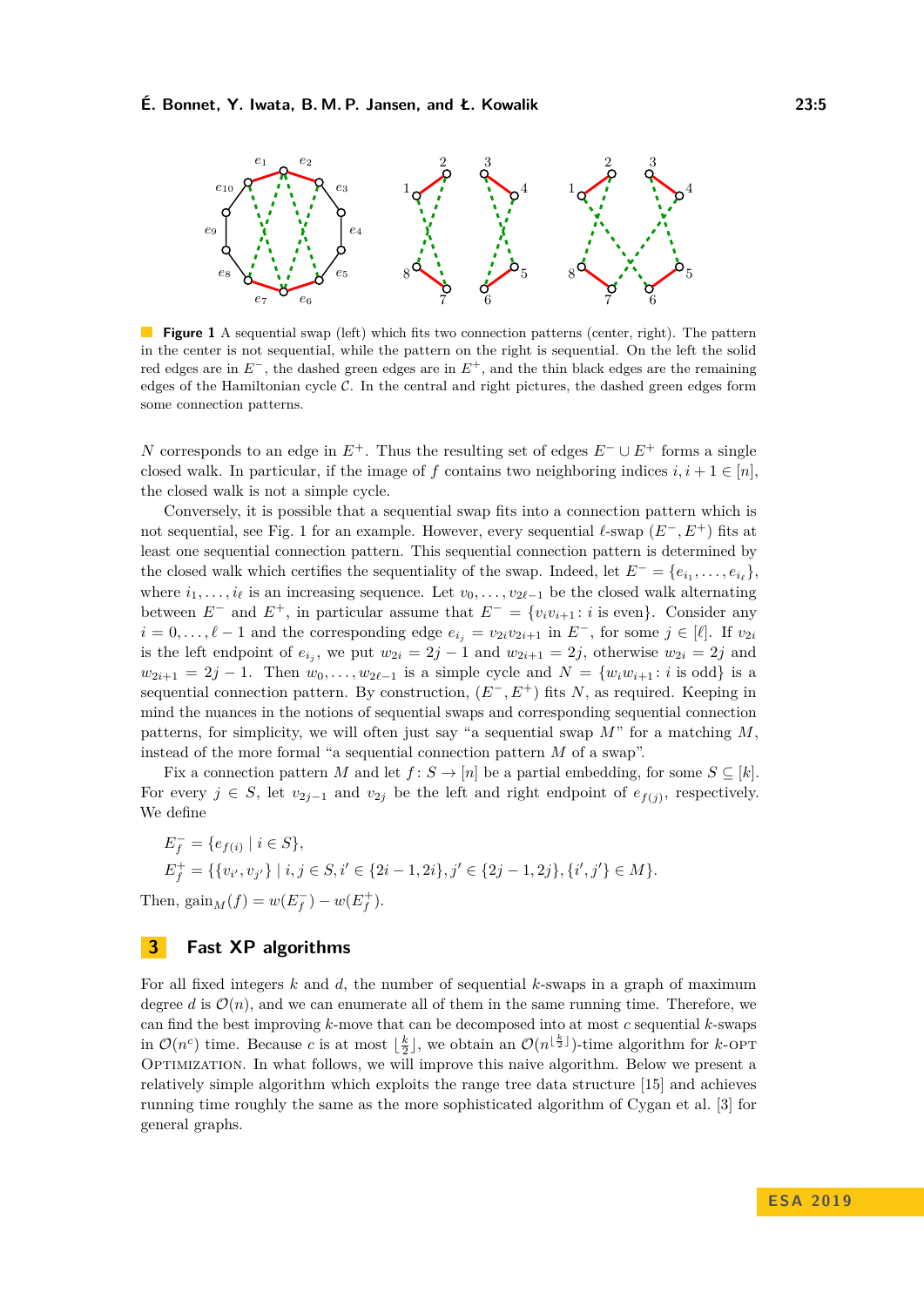#### **23:6 Fine-Grained Complexity of** *k***-OPT in Bounded-Degree Graphs for Solving TSP**

**Fheorem 1.** For all fixed integers k, c, and d, there is an  $\mathcal{O}(n^{\lceil \frac{c}{2} \rceil} \text{polylog } n)$ *-time algorithm to compute the best improving k-move that can be decomposed into c sequential swaps in graphs of maximum degree d.*

**Proof.** When  $c = 1$ , we can use the naive algorithm. Suppose  $c \geq 2$  and let  $h := \lceil \frac{c}{2} \rceil$ .

For each possible connection pattern *M* consisting of *c* sequential swaps, we find the best embedding as follows. Let  $M = \bigcup_{i=1}^{c} N_i$ , where each  $N_i$  corresponds to a sequential swap. We split *M* into two parts  $M_L = \bigcup_{i=1}^h N_i$  and  $M_R = \bigcup_{i=h+1}^c N_i$  and we define  $L = \bigcup_{i=1}^{h} \iota(N_i)$  and  $R = \bigcup_{i=h+1}^{c} \iota(N_i)$ . Note that  $L \uplus R = [k]$ . Let  $f_L: L \to [n]$  and  $f_R: R \to [n]$  be embeddings of *L* and *R*, respectively. The union of these two embeddings results in an embedding of [*k*] if and only if the following conditions hold.

For each  $i \in [k-1]$  with  $i \in L$  and  $i+1 \in R$ ,  $f_L(i) < f_R(i+1)$  holds.

For each  $i \in [k-1]$  with  $i \in R$  and  $i+1 \in L$ ,  $f_R(i) < f_L(i+1)$  holds.

We can efficiently compute a pair of embeddings satisfying these conditions using an orthogonal range maximum data structure as follows. Let  $\{l_1, \ldots, l_p\} = \{i : l_i \in L \text{ and } l_i + 1 \in R\}$ and let  $\{r_1, \ldots, r_q\} = \{i : r_i - 1 \in R \text{ and } r_i \in L\}$ . We first enumerate all the  $|L|$ -swaps that fit into  $M_L$  and all the |*R*|-swaps that fit into  $M_R$ , in  $\mathcal{O}(n^h)$  time. For each such |*L*|-swap  $(f_L, M_L)$ , we create a  $(p+q)$ -dimensional point  $(f_L(l_1), \ldots, f_L(l_p), f_L(r_1), \ldots, f_L(r_q))$  with a priority gain $_{M_L}(f_L)$ , and we collect these points into a data structure. It stores  $\mathcal{O}(n^h)$ points. For each  $|R|$ -swap  $(f_R, M_R)$ , we query for the embedding  $f_L$  of maximum priority satisfying  $f_L(l_i) < f_R(l_i+1)$  for every  $i \in [p]$  and  $f_R(r_i-1) < f_L(r_i)$  for every  $i \in [q]$ , and we answer the pair maximizing the total gain, i.e., the sum  $\text{gain}_{M_L}(f_L) + \text{gain}_{M_R}(f_R)$ . Using the range tree data structure [\[15\]](#page-13-12), each query takes  $\mathcal{O}(\log^{p+q} n^{\bar{h}}) = \mathcal{O}(\text{polylog} n)$  time, so the total running time is  $\mathcal{O}(n^h \text{ polylog } n)$ .

Since  $c \leq \lfloor \frac{k}{2} \rfloor$  we get the following corollary.

<span id="page-5-1"></span>I **Corollary 2.** *For all fixed integers k and d, k*-opt Optimization *in graphs of maximum degree d can be solved in time*  $\mathcal{O}(n^{\lceil \frac{k-1}{4} \rceil} \text{polylog } n)$ *.* 

<span id="page-5-0"></span>Let us take another look at the proof of Theorem [1.](#page-4-2) Recall that for merging embeddings *f*<sub>L</sub> and *f*<sub>R</sub>, we were interested only in values *f*<sub>L</sub>(*i*) for  $i \in L$  such that  $i + 1 \in R$  or  $i - 1 \in R$ . The embeddings of the remaining elements of *L* were forgotten at that stage, but we knew that it is possible to embed them and we stored the gain of embedding them. This suggests the following, different approach. We decompose the connection pattern into sequential swaps and we scan the swaps in a carefully chosen order. Assume we scanned *t* swaps already and there are  $c - t$  swaps ahead. Assume that only  $p \ll t$  of the  $t$  "boundary" swaps interact with the remaining  $c - t$  swaps, where two swaps  $N_1$  and  $N_2$  interact when there is  $i \in i(N_1)$ such that  $i - 1 \in \iota(N_2)$  or  $i + 1 \in \iota(N_2)$ . Then it suffices to compute, for every embedding  $f_L$  of the *p* swaps, the gain of the best (i.e., giving the highest gain) embedding  $g_L$  of the  $t$ swaps, such that  $f_L$  matches  $g_L$  on the boundary swaps. This amounts to  $\mathcal{O}(n^p)$  values to compute, since each sequential swap can be embedded in  $\mathcal{O}(n)$  ways, if k and the maximum degree are  $\mathcal{O}(1)$ . The idea is to (1) compute these values quickly (in time linear in their number) using analogous values computed for the prefix of *t* − 1 swaps, (2) find an order of swaps so that *p* is always small, namely  $p \leq (23/135 + \epsilon_k)k$ . The readers familiar with the notion of pathwidth recognize that *p* here is just the pathwidth of the graph obtained from the path 1, 2, ..., k by identifying vertices in the set  $\iota(N)$  for every sequential swap N in *M*, and that (2) is just dynamic programming over the path decomposition. The resulting algorithm is summarized in Theorem [3,](#page-5-0) and due to space limits, its formal proof is deferred to the full version.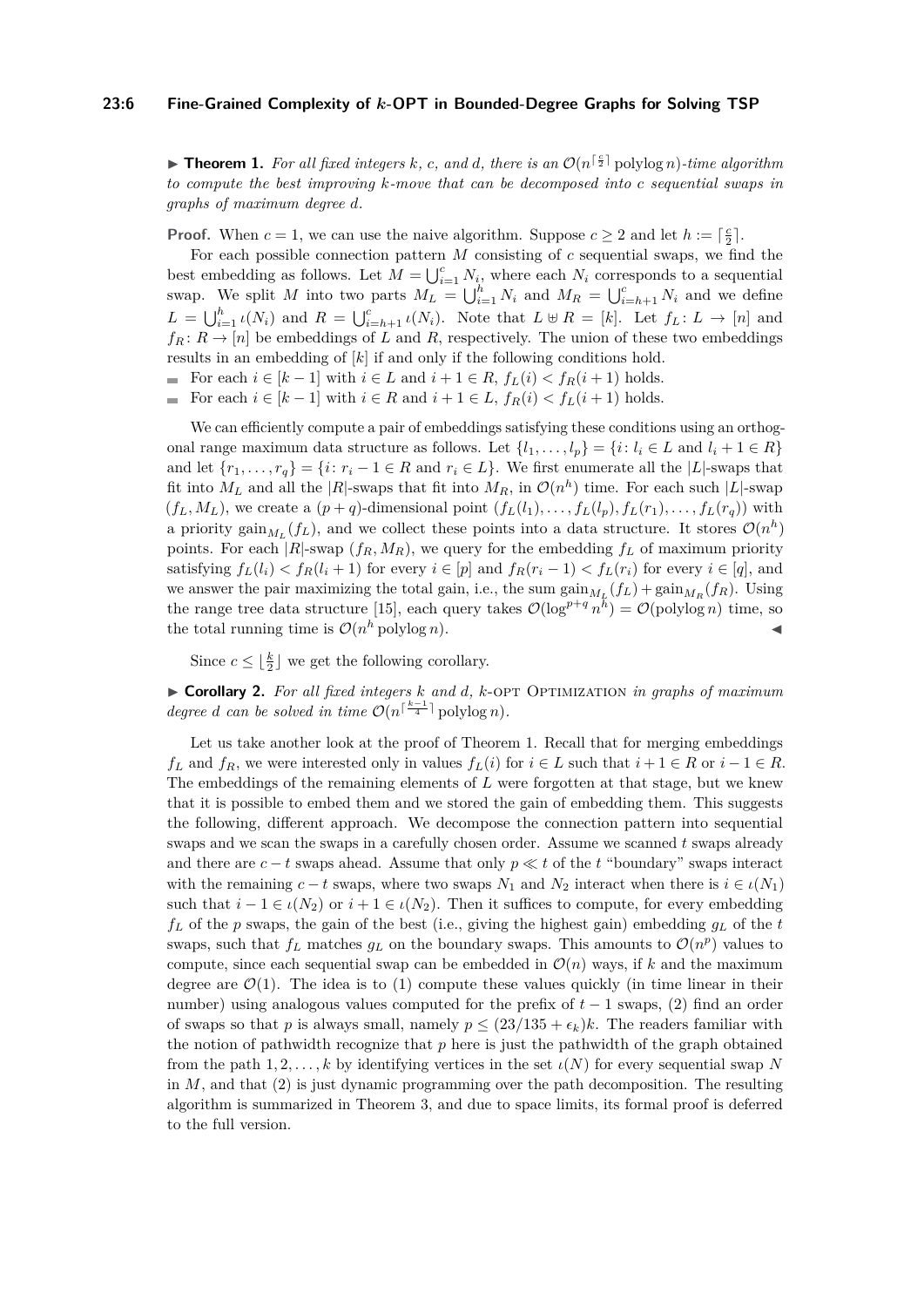I **Theorem 3.** *For all fixed integers k and d, k*-opt Optimization *in graphs of maximum degree d can be solved in time*  $\mathcal{O}(n^{(23/135+\epsilon_k)k}) = \mathcal{O}(n^{(0.1704+\epsilon_k)k})$ , where  $\lim_{k\to\infty} \epsilon_k = 0$ .

## <span id="page-6-0"></span>**4 Fast algorithms for small** *k*

Note that the algorithm for  $k$ -OPT OPTIMIZATION from Corollary [2](#page-5-1) is quasi-linear for  $k \leq 5$ . In this section we extend the quasi-linear-time solvability to  $k \leq 7$  for  $k$ -OPT DETECTION. Under an additional assumption of bounded weights, we are able to reach quasi-linear time for  $k = 8$  as well, but the details of this part are deferred to the full version because of space constraints. To be precise, in the  $k = 7$  case we prove the following stronger statement than just finding an arbitrary improving *k*-move.

<span id="page-6-1"></span> $\triangleright$  **Theorem 4.** For  $k \leq 7$ , there is a quasi-linear-time algorithm to compute the best improving *k*-move in bounded-degree graphs under the assumption that there are no improving k'-moves for  $k' < k$ .

We say that a connection pattern *M* of *k*-swaps is *reducible* if it can be decomposed into two moves. Note that if *M* is improving, then at least one of the two moves is improving, contradicting the assumption of Theorem [4.](#page-6-1)

 $\triangleright$  **Observation 5.** If there are no improving  $k'$ -moves for  $k' < k$ , then no improving  $k$ -swap *fits into a reducible connection pattern.*

Before we formulate our algorithm, we need two lemmas. We can prove these lemmas by case analysis, and because of the space constraints, their proofs are deferred to the full version. Let  $M[X]$  and  $M[Y]$  be two swaps in a connection pattern  $M$ , for some disjoint *X,Y* ⊆ [*k*]. *Interaction* between *M*[*X*] and *M*[*Y*] is any *i* ∈ [*k* − 1] such that *i* ∈ *X* and  $i + 1 \in Y$  or  $i \in Y$  and  $i + 1 \in X$ .

<span id="page-6-2"></span>▶ **Lemma 6.** For any  $k \geq 6$ , there is no feasible and irreducible connection  $k$ -pattern that *contains two 2-swaps that interact at least twice.*

Let *M* be a connection pattern, i.e., a perfect matching on vertices [2*k*]. We say that  $M'$ is obtained from *M* by swapping *i* and  $i + 1$ , for  $i \in [k]$ , when *M'* is obtained from *M* by swapping the mates of  $2i - 1$  and  $2i + 1$  and swapping the mates of  $2i$  and  $2i + 2$ .

<span id="page-6-3"></span>I **Lemma 7.** *Let M be a feasible irreducible connection k-pattern. Assume that M decomposes into three sequential swaps*  $M[X]$ *,*  $M[Y]$ *, and*  $M[Z]$ *, such that*  $|X| = |Y| = 2$ *. If there is exactly one index*  $i \in [k-1]$  *with*  $i \in X$  *and*  $i+1 \in Y$  *or*  $i \in Y$  *and*  $i+1 \in X$ *, the connection pattern*  $M'$  *obtained from*  $M$  *by swapping i* and  $i + 1$  *is either feasible or reducible.* 

Now we are ready to describe the algorithm from Theorem [4](#page-6-1) (see also Pseudocode [1\)](#page-7-0). For each feasible and irreducible connection *k*-pattern *M*, we compute the best embedding as follows. If *M* consists of at most two sequential swaps, we can use the algorithm in Theorem [1.](#page-4-2) Otherwise, *M* consists of three sequential swaps  $M[X], M[Y], M[Z]$  such that *X*  $\uplus$  *Y*  $\uplus$  *Z* = [*k*], |*X*| = |*Y*| = 2 and |*Z*| = *k* − 4. For each embedding  $f_X : X \to [n]$  of  $X = \{i, j\}$  we create a 2-dimensional point  $(f_X(i), f_X(j))$  with priority gain<sub>*X*</sub>(*f<sub>X</sub>*) and we put all the points in a range tree data structure  $D_X$  [\[15\]](#page-13-12). We build an analogous data structure for *Y*. Next, for each embedding  $f_Z$  for  $Z$ , we compute the best pair of embeddings  $(f_X, f_Y)$  for *X* and *Y* as follows.

If there are no interactions between *X* and *Y*, we can find the best pair in  $\mathcal{O}(\text{polylog } n)$ time by independently picking the best embeddings for *X* and *Y* by querying the range trees *DX* and *DY*. Indeed, first note that there is no index  $i \in [k-1]$  such that  $X = \{i, i+1\}$  because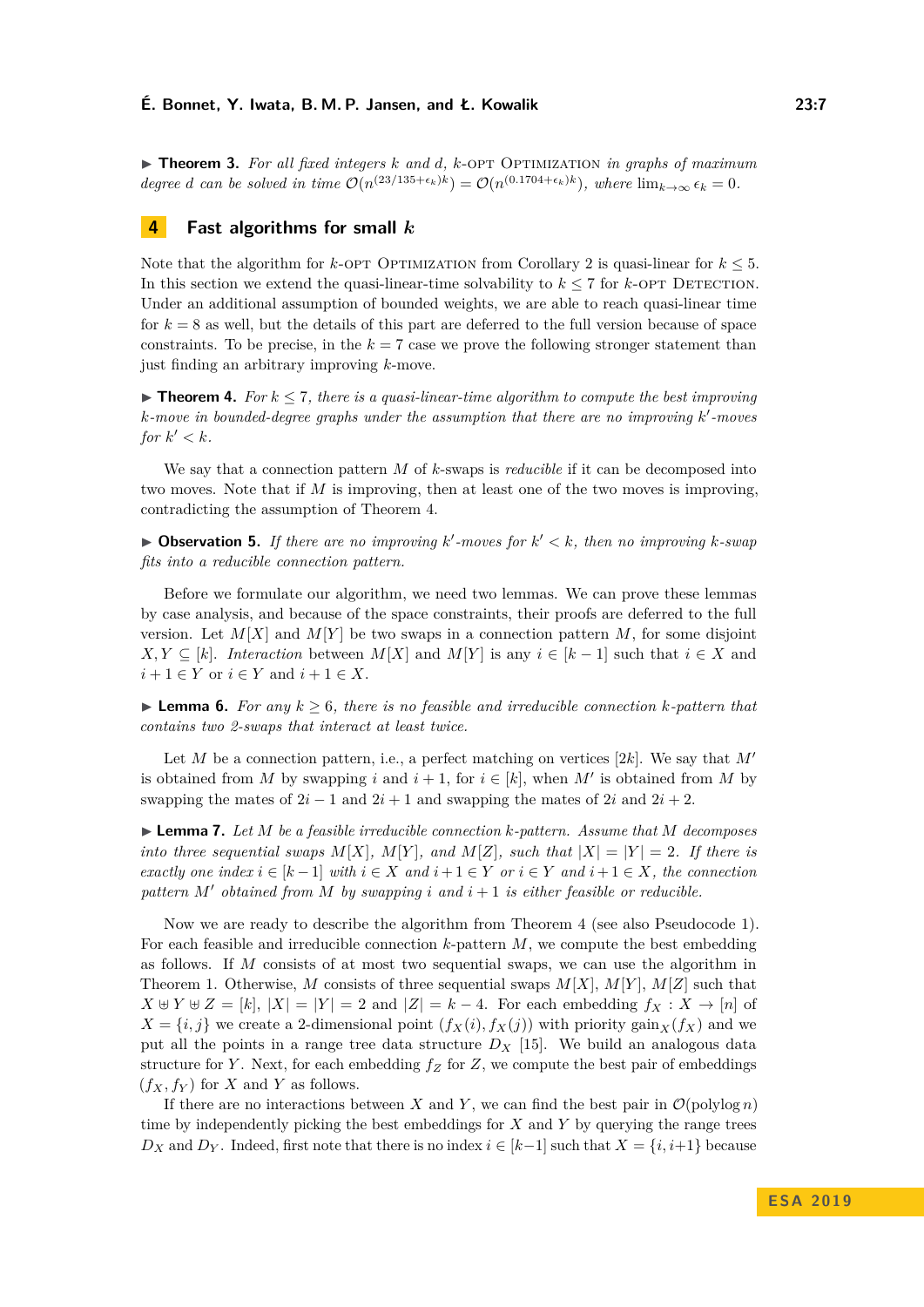#### **23:8 Fine-Grained Complexity of** *k***-OPT in Bounded-Degree Graphs for Solving TSP**

<span id="page-7-0"></span>

| <b>Algorithm 1</b> Quasi-linear-time algorithm for $k \le 7$ . |                                                                                  |  |
|----------------------------------------------------------------|----------------------------------------------------------------------------------|--|
|                                                                | 1: for each feasible irreducible connection $k$ -pattern $M$ do                  |  |
| 2:                                                             | if M consists of at most two sequential swaps then                               |  |
| 3:                                                             | Apply the algorithm in Theorem 1.                                                |  |
| 4:                                                             | else                                                                             |  |
| 5:                                                             | Let $M = M[X] \oplus M[Y] \oplus M[Z]$ where $ X  =  Y  = 2$ and $ Z  = k - 4$ . |  |
| 6:                                                             | <b>if</b> there are no interactions between X and Y then                         |  |
| 7:                                                             | for each embedding $f_Z$ for Z do                                                |  |
| 8:                                                             | Independently compute the best embeddings $f_X$ for X and $f_Y$ for Y.           |  |
| 9:                                                             | else                                                                             |  |
| 10:                                                            | Relax the constraint $f_X(i) < f_Y(i+1)$ to $f_X(i) \neq f_Y(i+1)$ .             |  |
| 11:                                                            | for each embedding $f_Z$ for Z do                                                |  |
| 12:                                                            | Compute the best pair $(f_X, f_Y)$ satisfying the relaxed constraints.           |  |

in such a case, both the 2-swap and the remaining  $(k-2)$ -swap have to be feasible (similarly for *Y*). Since there are no interactions between *X* and *Y*, we must have  $i - 1 \in Z \cup \{0\}$  and *i*+1 ∈ *Z*∪{*k*+1} for every *i* ∈ *X* ∪*Y*. To find the best embedding *fX* of *X* = {*i, j*}, we query  $D_X$  with the constraints  $f_Z(i-1) < f_X(i) < f_Z(i+1)$  and  $f_Z(j-1) < f_X(j) < f_Z(j+1)$ , where we define  $f_Z(0) := 0$  and  $f_Z(k+1) := n+1$ . We proceed analogously for *Y*.

Finally, assume there are interactions between *X* and *Y* , so from Lemma [6,](#page-6-2) there is exactly one interaction. W.l.o.g.  $i \in X$  and  $i+1 \in Y$ . Note that  $i-1 \in Z \cup \{0\}$  and  $i+2 \in Z \cup \{k+1\}$ . We first relax the constraint  $f_Z(i-1) < f_X(i) < f_Y(i+1) < f_Z(i+2)$ , where we define  $f_Z(0) := 0$  and  $f_Z(k+1) := n+1$ , to three constraints  $f_Z(i-1) < f_X(i) < f_Z(i+2)$ ,  $f_Z(i-1) < f_Y(i+1) < f_Z(i+2)$ , and  $f_X(i) \neq f_Y(i+1)$ . We then drop the disturbing inequality constraint  $f_X(i) \neq f_Y(i+1)$  $f_X(i) \neq f_Y(i+1)$  $f_X(i) \neq f_Y(i+1)$  by color-coding<sup>1</sup>. We color each vertex in [*n*] in red or blue, and we independently pick the best embedding for *X* (resp. *Y* ) that uses only red (resp. blue) vertices. By using a family of perfect hash functions [\[5\]](#page-13-13), we can construct a set of  $\mathcal{O}(\log^2 n)$  colorings such that, for every pair of embeddings  $f_X$  and  $f_Y$ , there is at least one coloring that colors all the vertices in  $f_X$  red and all the vertices in  $f_Y$  blue.

We now obtain the best pair of embeddings  $(f_X, f_Y)$  satisfying the relaxed constraints. If the obtained *k*-swap is not improving, we immediately know that there are no improving *k*-moves that fit into *M*. If it is improving and satisfies the original constraint, we are done. Finally, if it is improving but does not satisfy the original constraint, it fits into the connection pattern  $M'$  that is obtained from  $M$  by swapping  $i$  and  $i + 1$ . By Lemma [7,](#page-6-3)  $M'$ is either feasible or reducible. Because no improving *k*-swaps fit into reducible connection patterns,  $M'$  has to be feasible. We therefore obtain a  $k$ -move that is as good as the best *k*-move that fits into *M*. This completes the proof of Theorem [4.](#page-6-1)

We finally consider the case of  $k = 8$ . Note that, because Lemma [6](#page-6-2) and [7](#page-6-3) do not assume  $k \leq 7$ , the above algorithm can also compute the best improving  $k$ -move that can be decomposed into three sequential swaps of size  $(2, 2, k - 4)$  for any fixed k under the same assumption. Moreover, any connection patterns of 8-moves consisting of four 2-swaps are reducible because it always induces a pair of two 2-swaps that interact at least twice. The

<span id="page-7-1"></span><sup>1</sup> Instead of color-coding, we can adapt the range tree to support orthogonal range maximum queries with an additional constraint of the form  $x \neq i$  by keeping one additional point in each node. With this approach, we can avoid the additional  $\log^2 n$  factor. Because this paper does not focus on optimizing the polylog *n* factor, we do not touch on the details.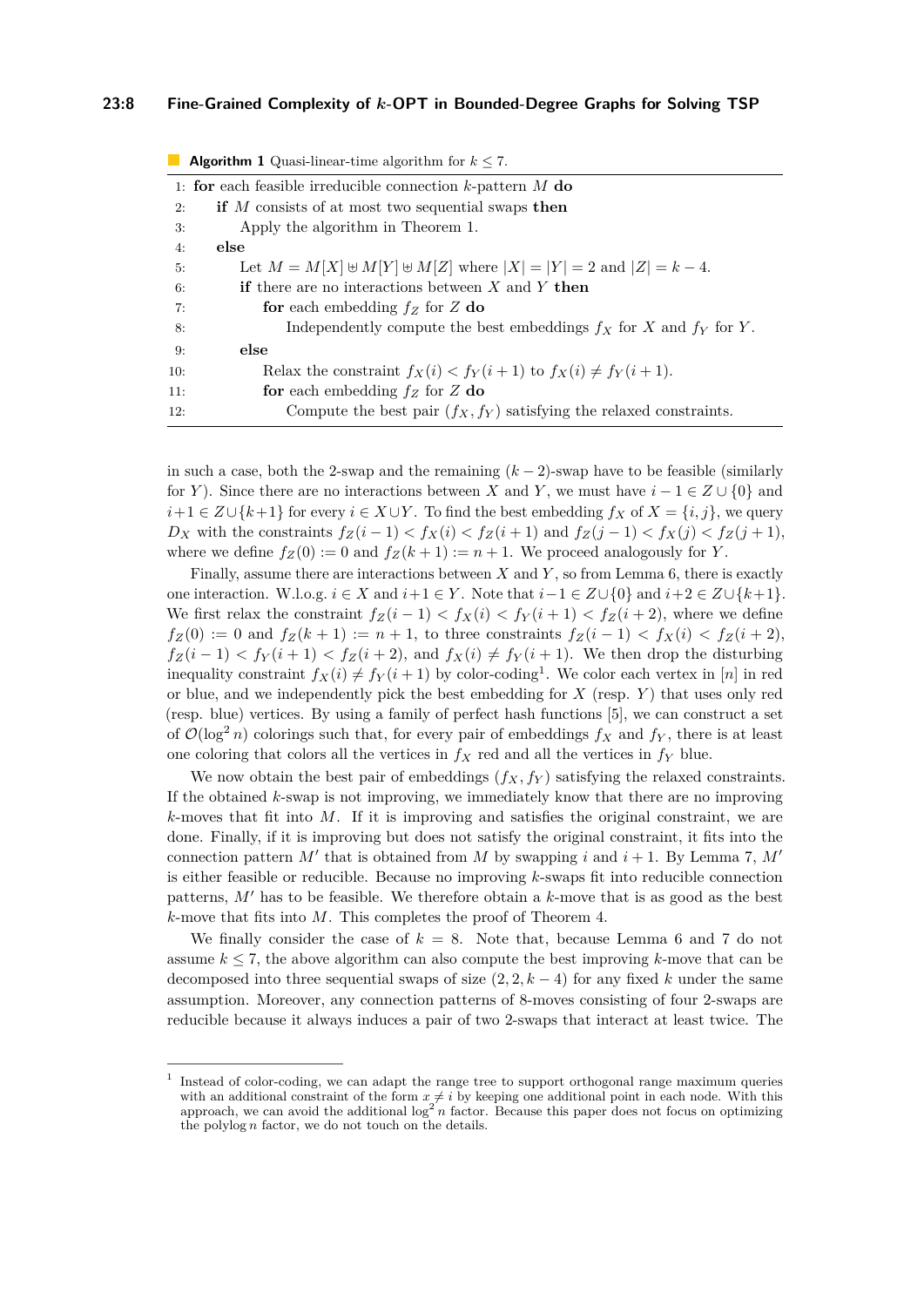

<span id="page-8-1"></span>**Figure 2** An instance of TRIANGLE DETECTION.

remaining case for  $k = 8$  is only when the 8-move can be decomposed into three sequential swaps of size (2*,* 3*,* 3). In order to tackle this case, we exploit the bounded-weight assumption as follows. For each connection pattern  $M = M[X] \oplus M[Y] \oplus M[Z]$  with  $|X| = 2$  and  $|Y| = |Z| = 3$ , and for each embedding  $f_Z$  for  $Z$ , we want to compute the best pair of embeddings  $f_X$  for *X* and  $f_Y$  for *Y*. When all the weights are integers from [*W*], the gain of  $(f_X, M[X])$  is an integer from  $[-2W, 2W]$ , and the gain  $(f_Y, M[Y])$  is an integer from  $[-3W, 3W]$ . We therefore have only  $\mathcal{O}(W^2)$  pairs of gains. By guessing the pair of gains, the query of finding the *best* pair can be reduced to the query of finding an *arbitrary* pair, and the latter query can be efficiently answered by adapting the range tree. This leads to the following algorithm, whose detailed description is deferred to the full version.

 $\blacktriangleright$  **Theorem 8.** When all the weights are integers from [W], there is an  $\mathcal{O}(W^2 n \text{ polylog } n)$ *time algorithm to compute the best improving* 8*-move under the assumption that there are no improving*  $k'$ -moves for  $k' < 8$ .

## <span id="page-8-0"></span>**5 Lower bound for**  $k = 9$

The starting point for our reduction is the following problem (see Fig. [2](#page-8-1) for an exemplary instance).

| TRIANGLE DETECTION                                                                                                 | <b>Parameter:</b> $m :=  E(H) $ . |
|--------------------------------------------------------------------------------------------------------------------|-----------------------------------|
| <b>Input:</b> An undirected graph H whose vertex set $V(H)$ is partitioned into $A \cup B \cup C$ .                |                                   |
| <b>Question:</b> Is there a triple $(a, b, c) \in A \times B \times C$ such that $\{ab, ac, bc\} \subseteq E(H)$ ? |                                   |

We assume without loss of generality that *A*, *B*, and *C* are three independent sets, so that finding such a triple is equivalent to finding a triangle in the graph *H*. By simple reductions that incur only a constant blow-up in the number of vertices and edges, this problem is equivalent to determining whether a graph has a triangle or not.

I **Assumption 1** (Triangle hypothesis [\[1\]](#page-13-11))**.** *There is a fixed δ >* 0 *such that, in the Word RAM model with words of*  $\mathcal{O}(\log n)$  *bits, any algorithm requires*  $m^{1+\delta-o(1)}$  *time in expectation to detect whether an m-edge graph contains a triangle.*

It should be noted that one can solve TRIANGLE DETECTION in time  $\mathcal{O}(n^{\omega})$  where *n* is the number of vertices and  $\omega \leq 2.373$  is the best-known exponent for matrix multiplication. Alon et al. [\[2\]](#page-13-14) found an elegant win-win argument to solve TRIANGLE DETECTION in time  $\mathcal{O}(m^{\frac{2\omega}{\omega+1}})$ : the 3-vertex paths in which the middle vertex has degree less than  $m^{\frac{\omega-1}{\omega+1}}$  can be listed in time  $\mathcal{O}(m \cdot m^{\frac{\omega-1}{\omega+1}}) = \mathcal{O}(m^{\frac{2\omega}{\omega+1}})$ , and for each, one can check if they form a triangle, whereas the number of vertices of degree greater than  $m^{\frac{\omega-1}{\omega+1}}$  is at most  $m^{\frac{2}{\omega+1}}$ , so one can detect a triangle in time  $\mathcal{O}(m^{\frac{2\omega}{\omega+1}})$  in the subgraph that they induce. After more than two decades, this is still the best worst-case running time (when  $n^{\omega} = \Omega(m^{\frac{2\omega}{\omega+1}})$ ). This suggests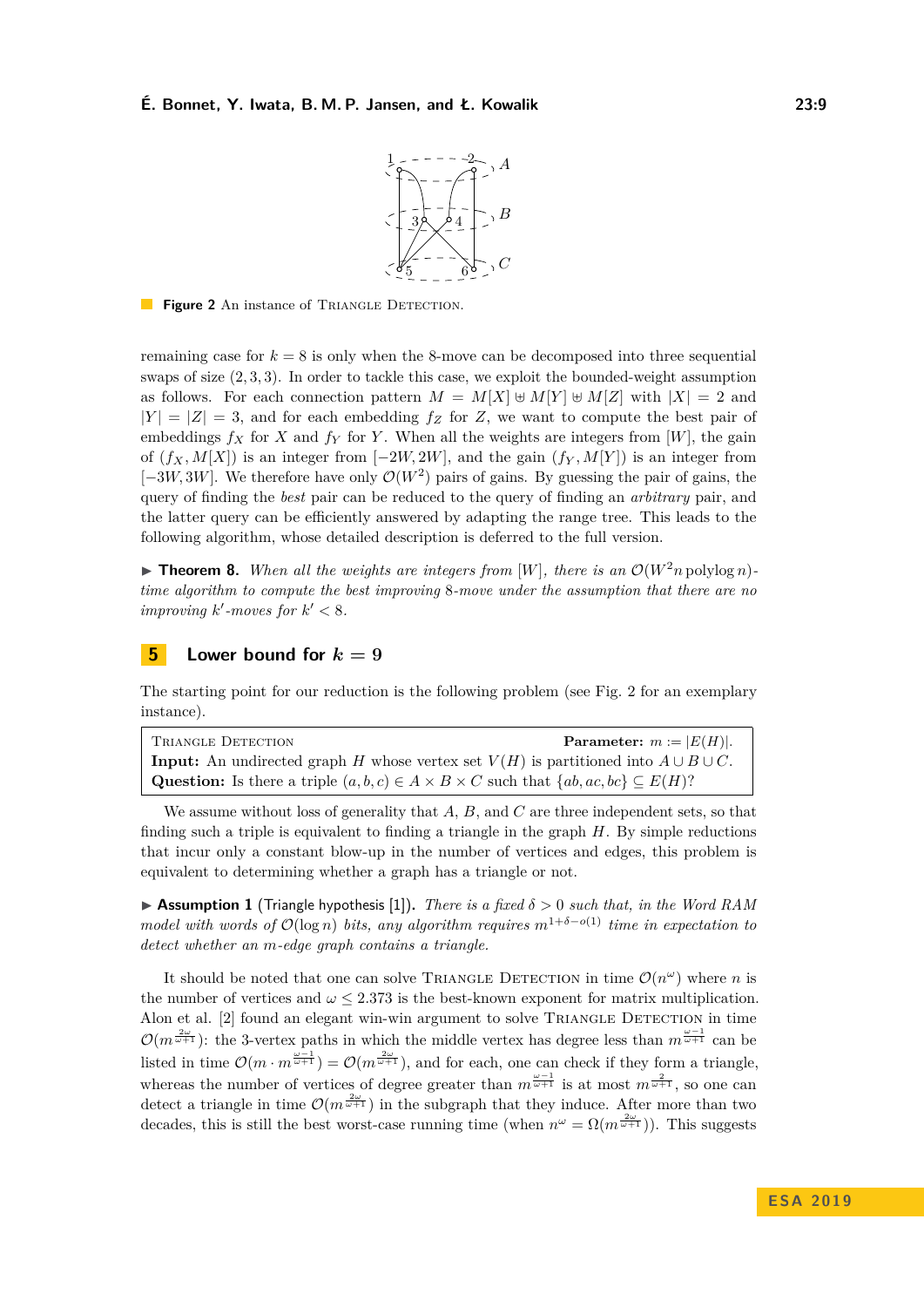#### **23:10 Fine-Grained Complexity of** *k***-OPT in Bounded-Degree Graphs for Solving TSP**

that the triangle hypothesis is likely to hold. Moreover, if one thinks that the above scheme yields the best possible running time and that  $\omega$  will eventually reach 2, then exponent  $4/3$ could be the *right answer* for TRIANGLE DETECTION parameterized by the number of edges. The following is implied by [\[1,](#page-13-11) Conjecture 2] (since  $\omega \geq 2$ ), in the regime  $m = \Theta(n^{3/2})$  (so that  $\mathcal{O}(n^2)$  and  $\mathcal{O}(m^{4/3})$  coincide).

 $\triangleright$  **Assumption 2.** *In the Word RAM model with words of*  $\mathcal{O}(\log n)$  *bits, any algorithm requires m*<sup>4</sup>*/*3−*o*(1) *time in expectation to detect whether an m-edge* Θ(*m*<sup>2</sup>*/*<sup>3</sup> )*-node graph contains a triangle.*

We show that SUBCUBIC 9-OPT DETECTION parameterized by the number of vertices is as hard as TRIANGLE DETECTION parameterized by the number of edges, by providing a linear-time reduction from the latter to the former. In light of Theorem [4,](#page-6-1) this implies that BOUNDED-DEGREE 8-OPT DETECTION is the only remaining open case where a quasi-linear algorithm is not known but also not ruled out by a standard fine-grained complexity assumption.

**Example 1.** *Lemma 9. There is an*  $\mathcal{O}(m)$ *-time reduction from* TRIANGLE DETECTION *on*  $m$ *-edge graphs to* SUBCUBIC 9-OPT DETECTION *on*  $\mathcal{O}(m)$ -vertex undirected graphs with edge weights in  $\{1, 2\}$ .

**Proof.** From a tripartitioned instance of TRIANGLE DETECTION  $H = (A \cup B \cup C, E(H))$ with *m* edges, we build a subcubic graph *G* with  $\Theta(m)$  vertices, an edge-weight function  $w: E(G) \to \{1, 2\}$ , and a Hamiltonian cycle C. From C, there is a swap of up to 9 edges (i.e., up to 9 deletions and the same number of additions) which results in a lighter Hamiltonian cycle if and only if *H* has a triangle.

**Overall construction of** *G*. We will build *G* by adding chords to the cycle *C*. Henceforth, a *chord* is an edge of  $G$  which is not in  $C$ . It is helpful to think of  $C$  as a (subdivided) triangle whose three sides correspond to  $A$ ,  $B$ , and  $C$ , which we call the  $A$ -side (left),  $B$ -side (right), and *C*-side (bottom), respectively. We will only name the edges of *G* (and not the vertices), since the problem is more efficiently described in terms of edges. We will define some sequential 3-swaps (we recall that a sequential *i*-swap is a closed walk of length 2*i* alternating edges of  $E(C)$  and edges of  $E(G) \setminus E(C)$ ). Eventually, all the edges that are not in a described sequential 3-swap are incident to a vertex of degree 2, making them undeletable. (One can also enforce that by subdividing every irrelevant edge once.)

The improving 9-move, should there be a triangle *abc* in *H*, will consist of a sequence of three 3-swaps. More precisely, it consists of one improving 3-swap, which splits  $\mathcal C$  into three cycles respectively containing:

- **(1)** a part of the vertex gadget of some  $a \in A$ ,
- **(2)** the part of the *B*-side below the vertex gadget of *b*, as well as the *C*-side, and
- **(3)** the part of the *B*-side above the vertex gadget of some  $b \in N_H(a) \cap B$ .

This decreases the total weight by 1. Then a neutral 3-swap reconnects (1) and (2) together, but also detaches (4) a part of the vertex gadget of some  $c \in N_H(a) \cap C$ . Finally a neutral 3-swap glues (3), (1)+(2), and (4) together, provided  $bc \in E(H)$ . This results in a new Hamiltonian cycle of length  $w(C) - 1$ .

There will be relatively few edges of weight 2. To simplify the presentation, every edge is of weight 1, unless specified otherwise. Let  $\vec{H}$  be the directed graph obtained from *H* by orienting its edges from *A* to *B*, from *B* to *C*, and from *C* to *A*. Note that finding a directed triangle in  $\tilde{H}$  is equivalent to finding a triangle in  $H$ .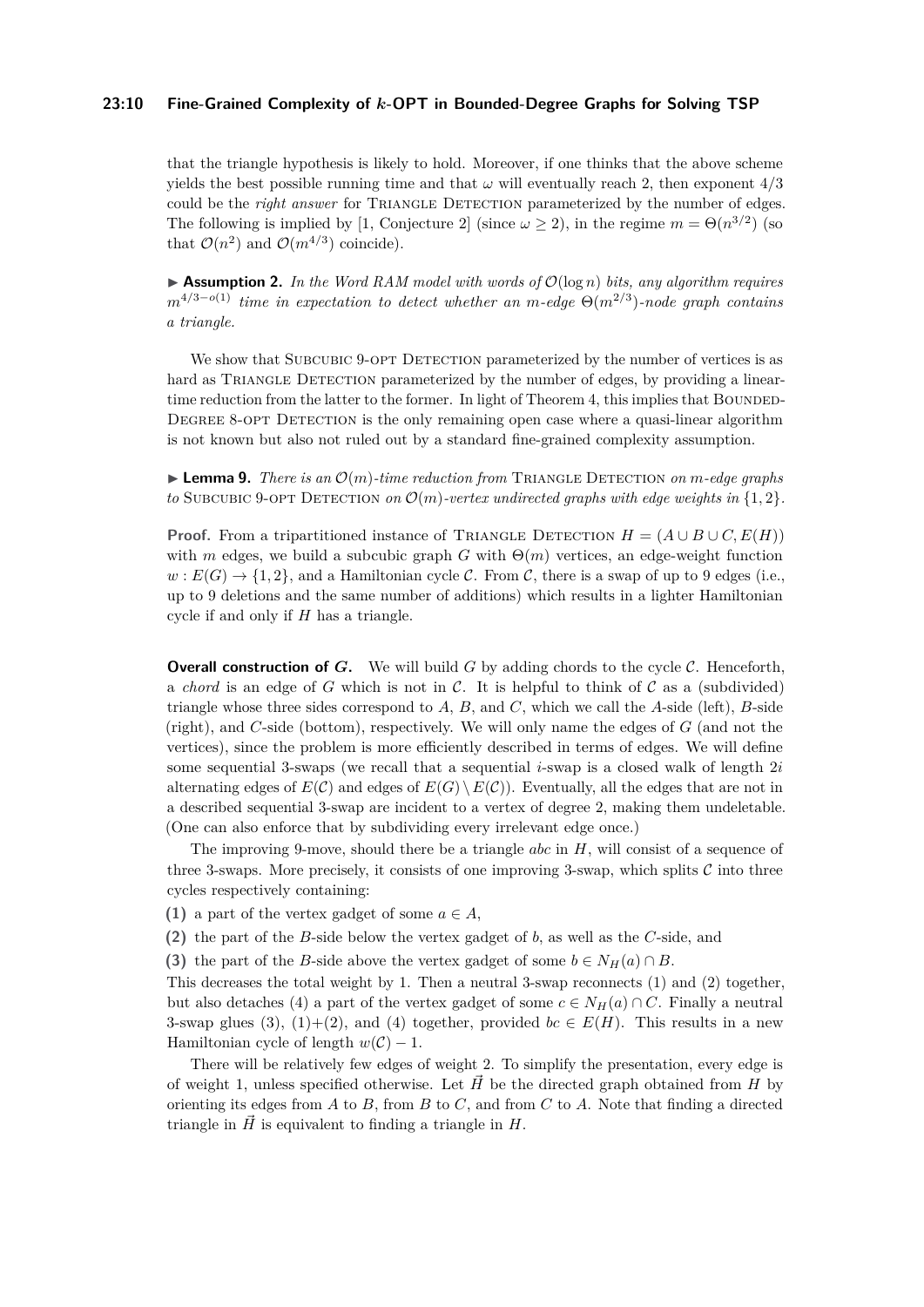**Vertex scopes, extended scopes, and nested chords.** For  $(X, Y) \in \{(A, B), (B, C), (C, A)\}$ , we set  $Z := \{A, B, C\} \setminus \{X, Y\}$  and we do the following as a preparatory step to encode the arcs of *H*. Each vertex  $v \in X$  is given a (pairwise vertex-disjoint) subpath  $I_v$  of C, called the *extended scope* of *v*, with  $|I_v| := 6(|N_H(v) \cap Y|) + 3(|N_H(v) \cap Z|) - 1$  vertices. We think of *I<sup>v</sup>* as being displayed from left to right with the leftmost vertex of index 1, and the rightmost one of index  $|I_v|$ . The extended scopes of the vertices of A, B, and C occupy respectively the *A*-side, *B*-side, and *C*-side. In what follows, it will be more convenient to have a *circular* notion of *left* and *right*. Starting from the bottom corner of the *A*-side, and going clockwise to the top corner of the *A*-side, then down to the bottom corner of the *B*-side, the relative left and right within the *A*-side and the *B*-side coincide with the usual notion as displayed in Figure [3a.](#page-11-0) But then closing the loop from the right corner of the *C*-side to its left corner, left and right are switched: the closer to the bottom corner of *A* (resp. *B*), the more "right"  $(resp. "left").$ 

Each vertex  $v \in X$  has  $|N_H(v) \cap Y|$  nested chords spaced out every three vertices. More precisely, the second vertex of  $I_v$  is adjacent to the penultimate, the fifth to the one of index  $|I_v| - 4$ , the eighth to the one of index  $|I_v| - 7$ , and so on, until  $|N_H(v) \cap Y|$  chords are drawn. Each of these chords is associated to an edge  $vy \in E({v}, Y)$ , and is denoted by  $vy$ . A vertex just to the right of the left endpoint, or just to the left of the right endpoint, of such a chord will remain of degree 2 in *G*. This is the case of the vertices of index 3*,* 6*, . . .* and  $|I_v| - 2$ ,  $|I_v| - 5$ ,... in  $I_v$ . We call  $l^-(v, y)$  (resp.  $r^-(v, y)$ ) the edge of  $I_v$  incident to both the left endpoint of *vy* and the vertex just to its left (resp. right endpoint of *vy* and the vertex just to its right). Both endpoints of  $l^-(v, y)$  and of  $r^-(v, y)$  will eventually have degree 3 in *G*.

The chord linking the most distant vertices in  $I<sub>v</sub>$  is called the *outermost* chord, while the one linking the closest pair is called the *innermost* chord. We also say that a chord *e* is *wider* than a chord *e*' if *e* links a farther pair on  $I_v$  than *e*' does. The central path  $J_v \subset I_v$ on  $|I_v| - (6|N_H(v) \cap Y| - 4) = 3(|N_H(v) \cap Z| + 1)$  vertices, surrounded by the innermost chord, is called the *scope* of *v*. We map in one-to-one correspondence the edges of  $E({v}, Z)$ to every three edges of  $J_v$  starting from the third edge (that is, the third, sixth, and so on). Note that we have the exact space to do so, since  $|J_v| = 3(|N_H(v) \cap Z| + 1)$ . We denote by *zv* the edge in *J<sub>v</sub>* corresponding to the edge  $vz \in E({v}, Z)$ .

**Encoding the arcs of**  $\vec{H}$ **.** The last step to encode the arcs of  $\vec{H}$ , or equivalently the edges of *H*, is the following. Keeping the notations of the previous paragraphs, for every edge  $xy \in E(X, Y)$ , we add two chords (of weight 1): one chord  $l^+(x, y)$  between the left endpoint of  $l^-(x, y)$  and the right endpoint of xy and one chord  $r^+(x, y)$  between the right endpoint of  $r^-(x, y)$  and the left endpoint of *xy*. We finish the construction of *G* (and *C*) by subdividing each edge between consecutive extended scopes once, to make the resulting edges undeletable. The edges  $l^-(a, b)$  for  $(a, b) \in A \times B$  get weight 2, while all the other edges of  $E(G)$  get weight 1. This finishes the construction of  $(G, w, C)$ . See Figure [3a](#page-11-0) for an illustration.

**Improving and neutral 3-swaps.** For each  $(x, y) \in E(\vec{H})$ , denote by  $S(x, y)$  the 3-swap  $({xy, l^-(x, y), r^-(x, y)}$ ,  $\{xy, l^+(x, y), r^+(x, y)}$ . For  $(X, Y) \in \{(A, B), (B, C), (C, A)\}$ , we define the set of 3-swaps  $S(X, Y) :=$ *xy*∈*E*(*X,Y* )  $S(x, y)$ , and  $S := S(A, B) \cup S(B, C) \cup S(C, A)$ .

Note that all the 3-swaps of  $S(A, B)$  are improving. They gain 1 since  $l^-(a, b)$  has weight 2 for any  $(a, b) \in A \times B$ . On the other hand, all the 3-swaps of  $S(B, C)$  and  $S(C, A)$  are neutral. The edges added in swaps of  $S$  partition the chords of  $G$ , and the open neighborhood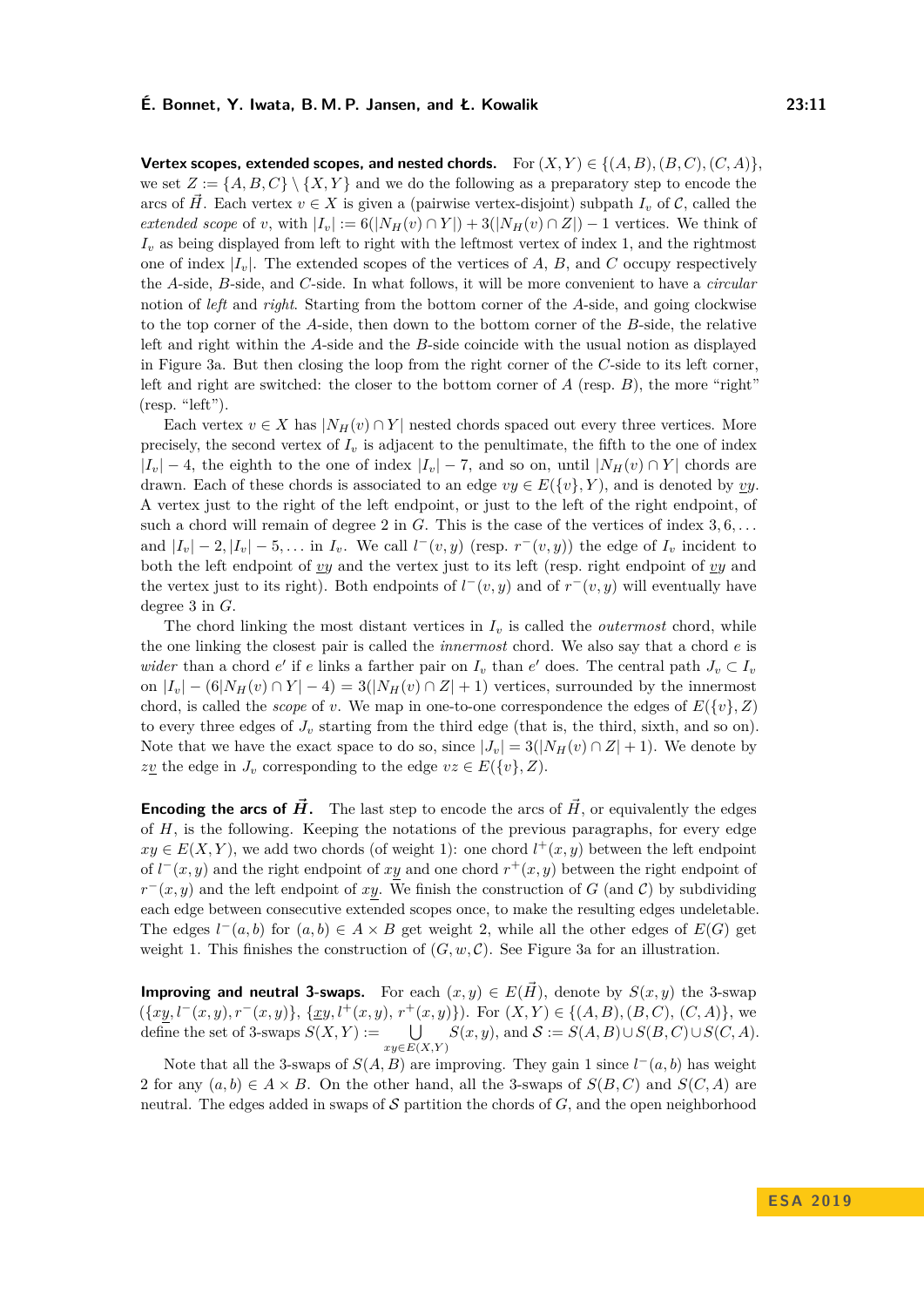<span id="page-11-0"></span>

**(a)** The construction for the instance of Figure [2.](#page-8-1) Edges of  $C$  are in black, chords are in red, bold edges are the ones with weight 2. The three chords in blue are the edges to add to perform the neutral 3-swap  $S(5,1)$  of  $S(C, A)$ .



**(b)** The 9-move corresponding to the triangle 135 results in a Hamiltonian cycle using one less edge of weight 2. Note that after the swaps  $S(1,3)$  and  $S(5,1)$  are performed, the only 3swap that can reconnect the three cycles into one, is  $S(3,5)$ , implying the existence of the edge 35, and thereby of the triangle 135.

**Figure 3** Illustration of the reduction (left) and of a potential solution (right).

of the six vertices involved in every swap are six vertices of degree 2 in *G*. Therefore, all the possible swaps are in the set  $S$ , they are on vertex-disjoint sets of vertices, and any move is a sequence of 3-swaps of S.

The vertices of  $\mathcal C$  are incident to at most one chord. Hence the graph  $G$  is subcubic. It has  $\sum_{v \in V(H)} 1 + |I_v| \le 9|E(H)| + |V(H)| = \Theta(m)$  vertices and  $(G, w, C)$  takes  $\Theta(m)$ -time to build. To summarize, we defined a linear reduction from TRIANGLE DETECTION with parameter  $m$  to SUBCUBIC 9-OPT DETECTION with parameter  $n$ . So a quasi-linear algorithm for the latter would yield an unlikely quasi-linear algorithm for the former. We now check that the reduction is correct.

**A** triangle in *H* implies an improving 9-move for  $(G, w, C)$ . Let abc be a triangle in *H*. In particular, all three swaps  $S(a, b)$ ,  $S(b, c)$ , and  $S(c, a)$  exist. Performing these three 3-swaps results in a spanning union of (vertex-disjoint) cycles, whose total weight is  $w(\mathcal{C}) - 1$ . Indeed  $S(a, b)$  is swap of weight  $-1$ , while  $S(b, c)$ , and  $S(c, a)$  are both neutral.

We thus only need to show that the three swaps result in a connected graph (hence, Hamiltonian cycle of lighter weight). By performing the 3-swap  $S(a, b)$ , we create three components: (1) one on a vertex set  $K_{a,b}$  such that  $J_a \subseteq K_{a,b} \subseteq I_a$ , (2) one containing the scopes of vertices of the *B*-side to the right (lower part) of the scope of *b*, and (3) one containing the scopes of vertices of the *B*-side to the left (upper part) of the scope of *b*. Then the swap  $S(c, a)$  glues (1) and (2) together, but also disconnects (4) a cycle on a vertex set  $K_{c,a}$  such that  $J_c \subseteq K_{c,a} \subseteq I_c$ . At this point, there are three cycles: (3), (1)+(2), and (4). It turns out that the 3-swap  $S(b, c)$  deletes exactly one edge in each of these three cycles:  $b\mathcal{L}$  in (4),  $l^-(b, c)$  in (3), and  $r^-(b, c)$  in (1)+(2). Therefore,  $S(b, c)$  reconnects these three components into one Hamiltonian cycle.

**An improving** *k***-move for**  $(G, w, C)$  **with**  $k \leq 9$  **implies a triangle in H.** We assume that there is an improving *k*-move  $\mathcal{M} = (E^-, E^+)$  for  $(G, w, \mathcal{C})$  with  $k \leq 9$ . Being improving, the *k*-move has to contain at least one improving 3-swap of  $S(A, B)$ . Let  $S(a, b)$  be a 3-swap of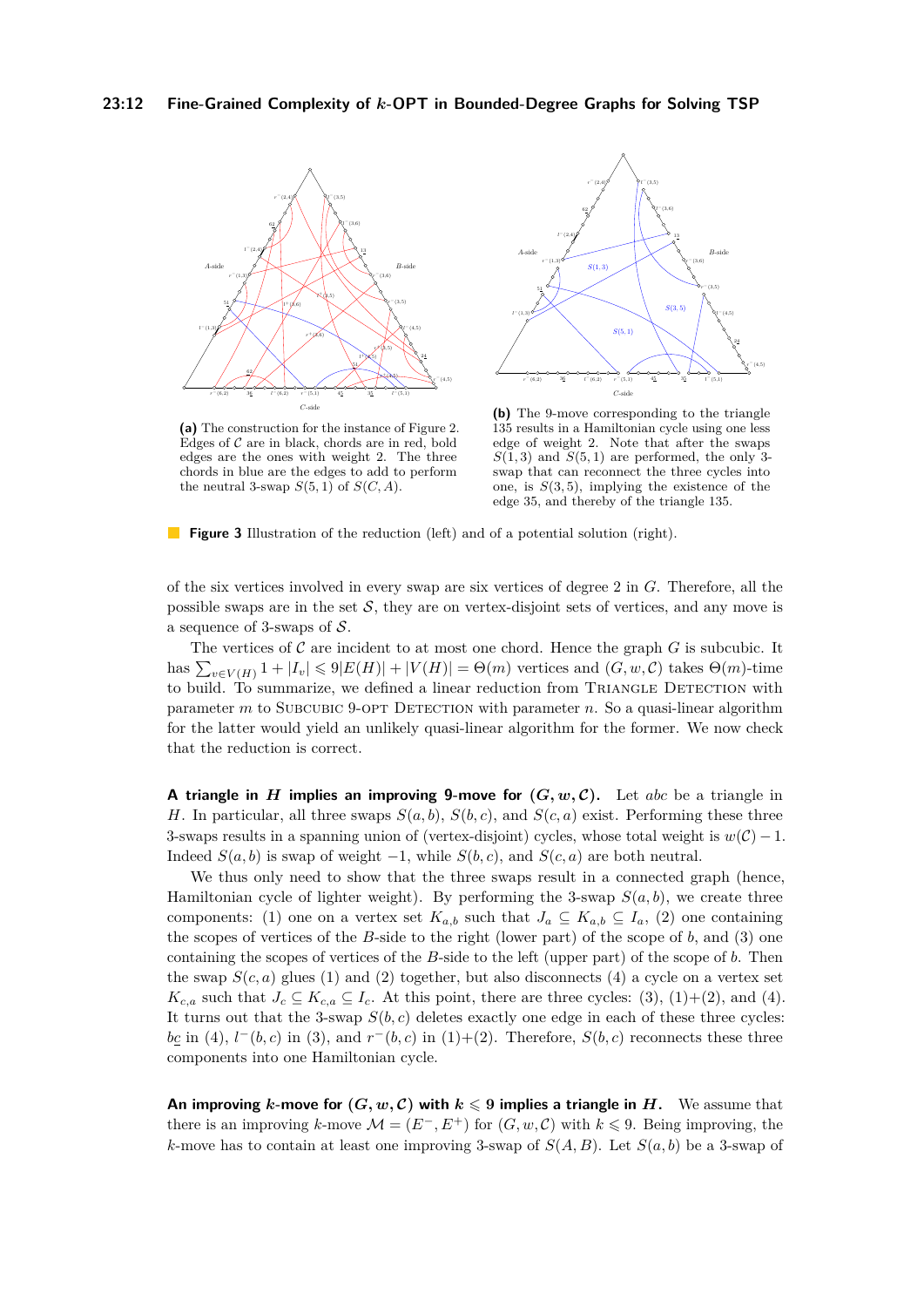# **É. Bonnet, Y. Iwata, B. M. P. Jansen, and Ł. Kowalik 23:13**

 $S(A, B)$  in M such that for every other (improving) 3-swap  $S(a, b')$  in M, the chord  $ab'$  is wider than *ab*. Since  $S(a, b)$  exists, it holds in particular that  $ab \in E(H)$ . Performing  $S(a, b)$ results in the union of three cycles: (1) on a vertex set  $K_{a,b}$  with  $J_a \subseteq K_{a,b} \subseteq I_a$ , and cycles (2) and (3) as described in the previous paragraph.

By the choice of *b*, the only remaining swaps of M touching  $K_{a,b}$  are in  $S(C, A)$ . So M has to contain a neutral 3-swap  $S(c, a)$  for some  $c \in C$ . This implies that  $ac \in E(H)$ . Performing this swap results in three cycles:  $(3)$ ,  $(1)+(2)$ , and  $(4)$ , as described above. To reconnect all three components into one Hamiltonian cycle, the 3-swap has to delete exactly one edge in  $(3)$ ,  $(1)+(2)$ , and  $(4)$ . The only 3-swap that does so is  $S(b, c)$ . This finally implies that  $bc \in E(H)$ . Thus *abc* is a triangle in *H*.

We obtain the following theorem as a direct consequence of the previous lemma.

 $\triangleright$  **Theorem 10.** SUBCUBIC 9-OPT DETECTION *requires time:* **(1)**  $n^{1+\delta-o(1)}$  for a fixed  $\delta > 0$ , under the triangle hypothesis, and **(2)** *n* <sup>4</sup>*/*3−*o*(1)*, under the strong triangle hypothesis,*

*in expectation, even in undirected graphs with edge weights in* {1*,* 2}*.*

If we use general integral weights and not just  $\{1, 2\}$ , we can show a stronger lower bound, by reducing from NEGATIVE EDGE-WEIGHTED TRIANGLE. Again, we can assume that the instance is partitioned into three sets *A*, *B*, *C*, and we look for a triangle *abc* such that  $w'(ab) + w'(bc) + w'(ac) < 0$ , where w' gives an integral weight to each edge. A truly subcubic (in the number of vertices) algorithm for this problem would imply one for All-Pairs Shortest Paths, which would be considered a major breakthrough. The assumption that such an algorithm is not possible is called the APSP hypothesis.

We only change the above construction in the weight of the edges  $l^-(x, y)$ . Now each edge  $l^-(x, y)$  gets weight  $-w'(xy)$ . From a NEGATIVE EDGE-WEIGHTED TRIANGLE-instance with *n* vertices, we obtain an equivalent instance of SUBCUBIC 9-OPT DETECTION with  $\mathcal{O}(n^2)$ vertices, in time  $\mathcal{O}(n^2)$ . So we derive the following.

I **Theorem 11.** Subcubic 9-opt Detection *requires time n* <sup>3</sup>*/*2−*o*(1)*, under the APSP hypothesis.*

# <span id="page-12-0"></span>**6 Lower bound for varying** *k*

In this section we describe the main ideas behind the lower bound for *k*-OPT DETECTION in subcubic graphs for varying *k*. The details are deferred to the full version due to space restrictions. The overall approach is similar to the lower bound of Guo et al. [\[6\]](#page-13-4), in that we give a linear-parameter reduction from the *k*-PARTITIONED SUBGRAPH ISOMORPHISM problem parameterized by the number of edges *k*. Marx [\[14\]](#page-13-15) proved that, assuming the Exponential Time Hypothesis, the problem cannot be solved in time  $f(k) \cdot n^{o(k/\log k)}$  for any function *f*.

The instance created in the reduction of Guo et al. [\[6\]](#page-13-4) may contain vertices of arbitrarily large degrees. To obtain such a reduction to  $k$ -OPT DETECTION in subcubic graphs, an essential ingredient is a *choice gadget* with terminal pairs  $(x_0, y_0), \ldots, (x_\ell, y_\ell)$  which enforces that sufficiently cheap Hamiltonian cycles that enter at  $x_i$ , must leave via the corresponding  $y_i$ . The gadget can be implemented by suitable weight settings and vertices of degree at most three. This gadget allows us to enforce synchronization properties, which enforce that an improved Hamiltonian cycle first selects which vertices to use in the image of the subgraph isomorphism,